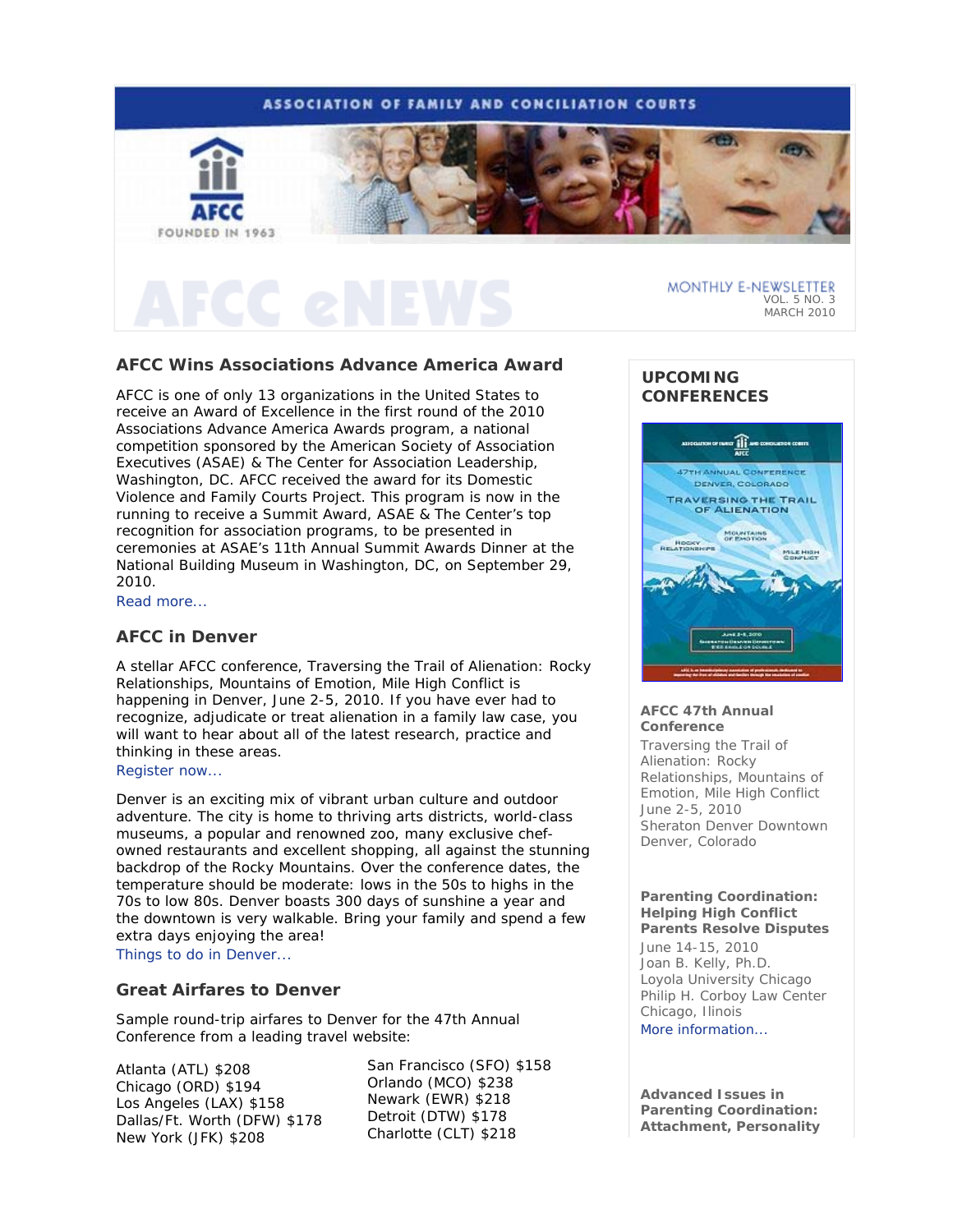Las Vegas (LAS) \$148 Houston (IAH) \$156 Phoenix (PHX) \$118

Miami (MIA) \$208 Minneapolis (MSP) \$178

### *Family Court Review* **Special Issue**

The January 2010 issue of *Family Court Review,* a special issue titled *Alienated Children in Divorce and Separation: Emerging Approaches for Families and Courts*, has been incredibly popular. AFCC members have online access to all articles and all archives back to 1963 as part of their membership, so the easiest and least expensive way to access *FCR* articles and archives is to join AFCC. Join here...

Non-members can purchase single articles directly through Wiley InterScience. Simply click on the PDF of the article you would like and you will be prompted to purchase the article. Wiley InterScience website...

## **AFCC Task Force on Court-Involved Therapists Draft for Comment**

The AFCC Task Force on Court-Involved Therapists, Co-Chaired by Matthew Sullivan, Ph.D. and Hon. Linda Fidnick, was given the task of defining guidelines for the professional practice of therapists working with court-involved families. A draft document is now available for comment.

### To view the draft, click here...

To comment, send an email to comments@lyngreenbergphd.com noting the specific guidelines and section you wish to comment on in the subject line. This allows the comments to be sorted electronically and applied to the correct section. Please provide suggested language for any revisions that you are requesting or recommending. Comments must be received by April 5, 2010.

### **ASK THE EXPERTS**

### **Top Ten Tips for Fostering Children's Resilience after Divorce**

*By JoAnne Pedro-Carroll, Ph.D.* 

How children fare during and after a divorce depends largely on how parents handle changes and create quality of life for their children over time. Many factors influence their resilience; research and clinical practice have shown these to be among the most important.

Read more...

### **New Book in Innovations Series**

AFCC is pleased to announce a new volume in the Innovations Series: *Innovations in Court Services*, edited by Cori K. Erickson, founder and CEO of the Center for Dispute Solutions, Inc., a statewide program in Wyoming dedicated to creatively assisting families in conflict. *Innovations in Court Services* looks at five programs and a new screening tool, all exciting innovative new ways to approach family conflict in the court system.

For a brief description of each program discussed in the book, as well as information on the research behind these new approaches, please read the introduction excerpted from *Innovations in Court* 

#### **Disorders, Alienation and Difficult Clients**

June 16-17, 2010 Arnold Shienvold, Ph.D. Loyola University Chicago Philip H. Corboy Law Center Chicago, Ilinois

More information...

# **AFCC Ninth Symposium on Child Custody Evaluations**

October 28-30, 2010 Hyatt Regency Cambridge Cambridge/Boston, MA

The Call for Presenters is now available for the Ninth Symposium on Child Custody Evaluations. All proposals must be submitted using the online form and are due no later than May 14, 2010.

Call for Presenters... Submit a workshop proposal...

# **AFCC 48th Annual**

**Conference** June 1-4, 2011 Hilton Orlando Bonnet Creek Resort Orlando, Florida

#### **AFCC Regional Training Conference**

October 27-29, 2011 Hyatt Regency Indianapolis Indianapolis, Indiana

#### **AFCC 49th Annual Conference**

June 6-9, 2012 Hyatt Regency Chicago Chicago, Illinois

# **AFCC 50th Annual**

**Conference** May 29-June 1, 2013 J.W. Marriott Los Angeles at L.A. Live Los Angeles, California

**Massachusetts Chapter**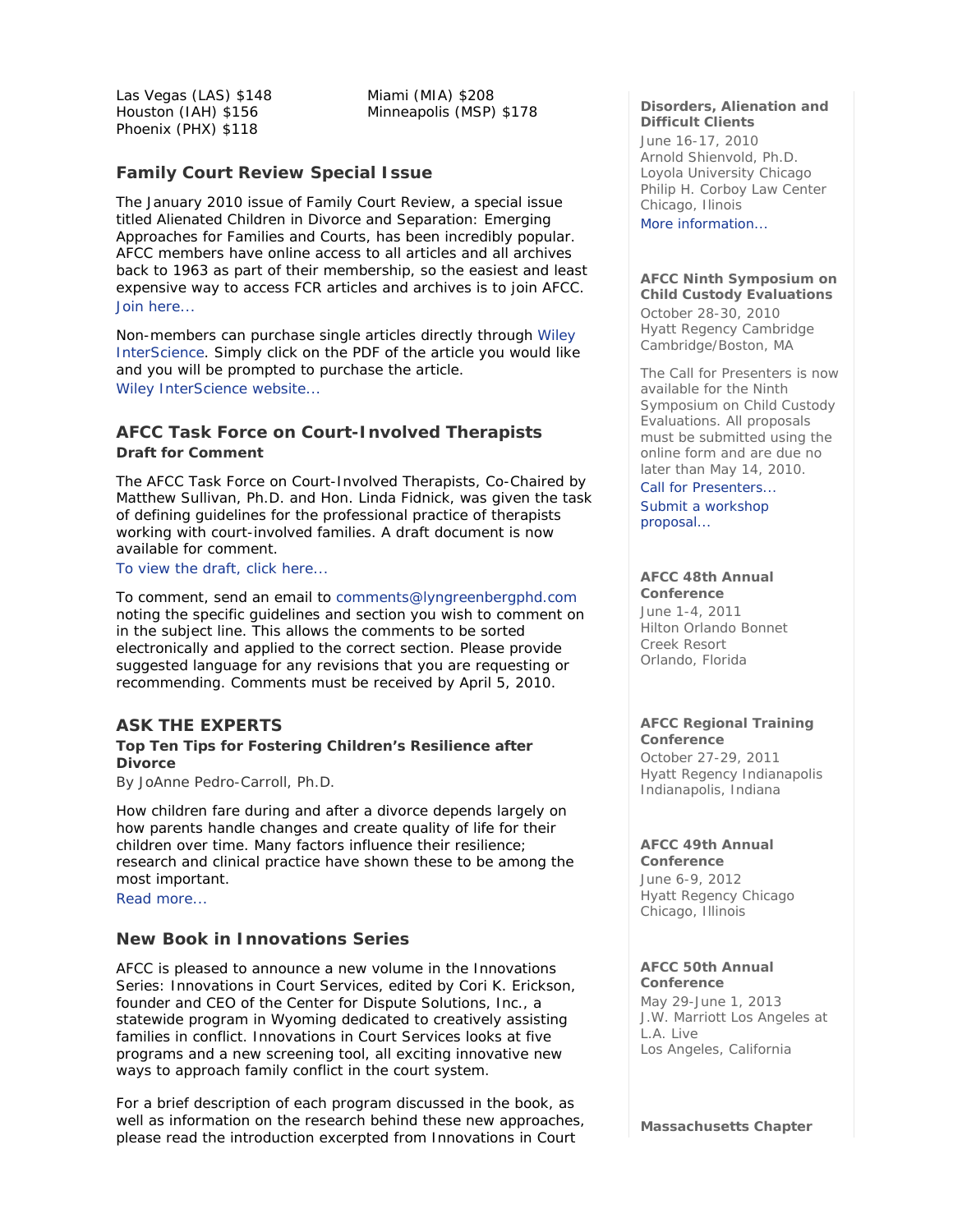*Services* by the book's editor, Cori K. Erickson. Read introduction...

*Innovations in Court Services* is available for purchase now! Click here to order...

## **AFCC to Launch Mentorship Program in Denver**

AFCC will launch a mentorship program for new practitioners designed to provide assistance in achieving the level of skill and professionalism critical to competent and ethical interdisciplinary practice. There will be a reception at the Annual Conference in Denver, Thursday, June 3rd, at 6:30pm that will provide an opportunity for students and new family law practitioners to meet each other and potential mentors. At 12:30pm on Friday, June 4th there will be a Mentorship Forum where mentees will hear from experienced family law professionals. AFCC members will have the opportunity to be assigned a mentor for ongoing contact throughout the year.

Register for the AFCC Annual Conference...

## **Dr. Robert Emery named Associate Editor of** *Family Court Review*

Robert Emery, Ph.D., has been named Associate Editor of *Family Court Review,* succeeding Dr. Janet Johnston, who is stepping down after five years of service. Dr. Emery is Professor of Psychology and Director of the Center for Children, Families, and the Law at the University of Virginia. He has served or is serving on the editorial board of eleven professional journals and is the author of over 125 scientific publications and several books. Dr. Emery is a long-time AFCC member. He has lectured extensively on his research across the United States and throughout the world. In addition to his research, teaching, and administrative responsibilities, Dr. Emery continues to engage in a limited practice as a clinical psychologist and divorce mediator. He also is the father of five children.

### **Lawyer as Problem Solver Awards**

The American Bar Association Section of Dispute Resolution awarded its Lawyer as Problem Solver Award for 2010 to Andrew Schepard and Mediate.com. The Award was established to recognize individuals and organizations that use their legal skills in creative, innovative and often non-traditional ways to solve problems for their clients and within their communities.

Andrew Schepard is a Professor of Law and Director of the Center for Children, Families and the Law at Hofstra University Law School and editor of AFCC's *Family Court Review.* He has consistently served as a problem solver at the highest level, identifying important challenges in our field and spearheading community and policy initiatives that impact families throughout the country. Mediate.com has been at the forefront of making the power of the internet accessible to lawyers, mediators and dispute resolution practitioners.

Read more...

**FEATURED ARTICLE Parenting Plans for Special Needs Children** 

#### **Annual Conference**

April 30, 2010 *The Compromised Parent: When Good Enough Isn't*  Regis College Weston, Massachusetts More information...

#### **Minnesota Chapter Annual Conference**

April 30, 2010 *High Conflict Divorce*  Continuing Education & Conference Center St.Paul, Minnesota More information...

#### **Ontario Chapter Annual Conference**

October 14-15, 2010 *The Future of Family Law*  University of Toronto Residences Toronto, Canada

More information...

### **EARN AFCC DOLLARS**

Each time a colleague joins AFCC as a first-time member and names you as the referral source on the membership application, you earn ten AFCC dollars to spend on conference registrations, membership renewals and publications. For more information, please contact AFCC at afcc@afccnet.org or (608) 664-3750.

### **JOIN AFCC**

Are you a member?

Join or Renew...

AFCC offers member benefits that promote excellence in practice.

View member benefits...

## **ABOUT AFCC eNEWS**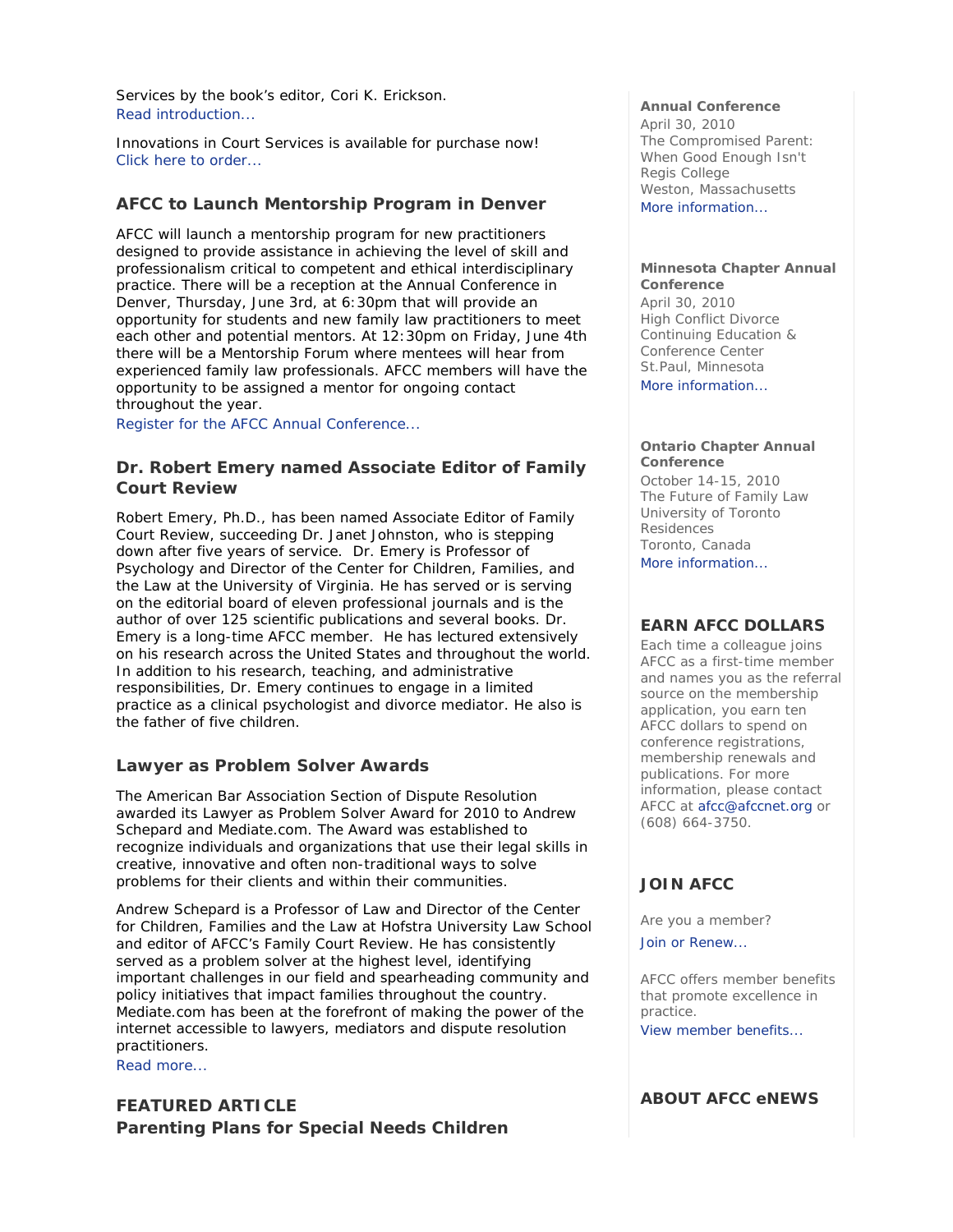#### *By Lynne Halem, courtesy of Mediate.com*

Increasingly, probate courts are paying particular attention to parenting plans. Judges, as all professionals involved with divorcing couples, recognize the difficulties of co-parenting after divorce. The objective underlying the mandatory Parent Education Program is for parents to understand the effects of divorce on children. Five hours of session time is devoted to educating divorcing parents on how to parent more effectively after divorce. Hopefully these sessions help parents to understand that they need to be forward thinking, to provide good parenting before problems arise, and to develop skills that help them to work cooperatively in the best interests of their children. Yet all parenting situations are not the same. In particular, in families of children with special needs, the parenting plan needs to be crafted with great care.

Read more...

### **Family Law in the News**

**Judge Seeks Revamp of Family Law** 

*By Carol Nader, courtesy of theage.com.au* 

The Chief Justice of the (Australian) Family Court has called for a radical change to the law to provide more protection to family members at risk of violence. In what could be a contentious proposal, Chief Justice Diana Bryant wants information from confidential mediation sessions between separating couples to be given to family law courts if there is believed to be a risk to a child or a parent's safety.

Read more...

### **Whose God Wins? For Divorcing Parents, It's Not Clear**

*By Dahlia Lithwick, courtesy of Newsweek.com* 

Joseph Reyes, an Afghanistan veteran and law student, converted to Judaism when he married Rebecca Shapiro in 2004. When they split up in 2008, Rebecca won primary custody of their daughter and Joseph got regular visitation. The Reyeses had allegedly agreed to raise their child Jewish, but Joseph, seeking to expose his 3-year-old to his Catholic faith, had her baptized last November. When Rebecca found out, she obtained a temporary restraining order prohibiting Joseph from "exposing Ela Reyes to any other religion other than the Jewish religion during his visitation." But Joseph then took his daughter to Catholic mass on Jan. 17, with a local TV news crew in tow, prompting his ex-wife's lawyers to demand he be held in criminal contempt—with a maximum punishment of six months in prison. Can a court decide what religion your child will be?

Read more...

*AFCC eNEWS* is a monthly e-newsletter published by the Association of Family and Conciliation Courts (AFCC). *AFCC eNEWS* provides professionals with time sensitive and up-to-date topics including practice tips, research innovations and international news. Readers are welcome to forward this e-newsletter to interested colleagues.

AFCC eNEWS archive...

#### **Website Version:**

If you are having trouble viewing this email correctly, please view the website version by clicking here.

**Editor:** 

Leslye Hunter editor@afccnet.org

AFCC welcomes your comments, questions or feedback. Please email the editor by clicking here.

### **EMAIL UPDATE**

Subscribe, Unsubscribe or Update Your Email Address AFCC will never share, distribute or publicize your email address.

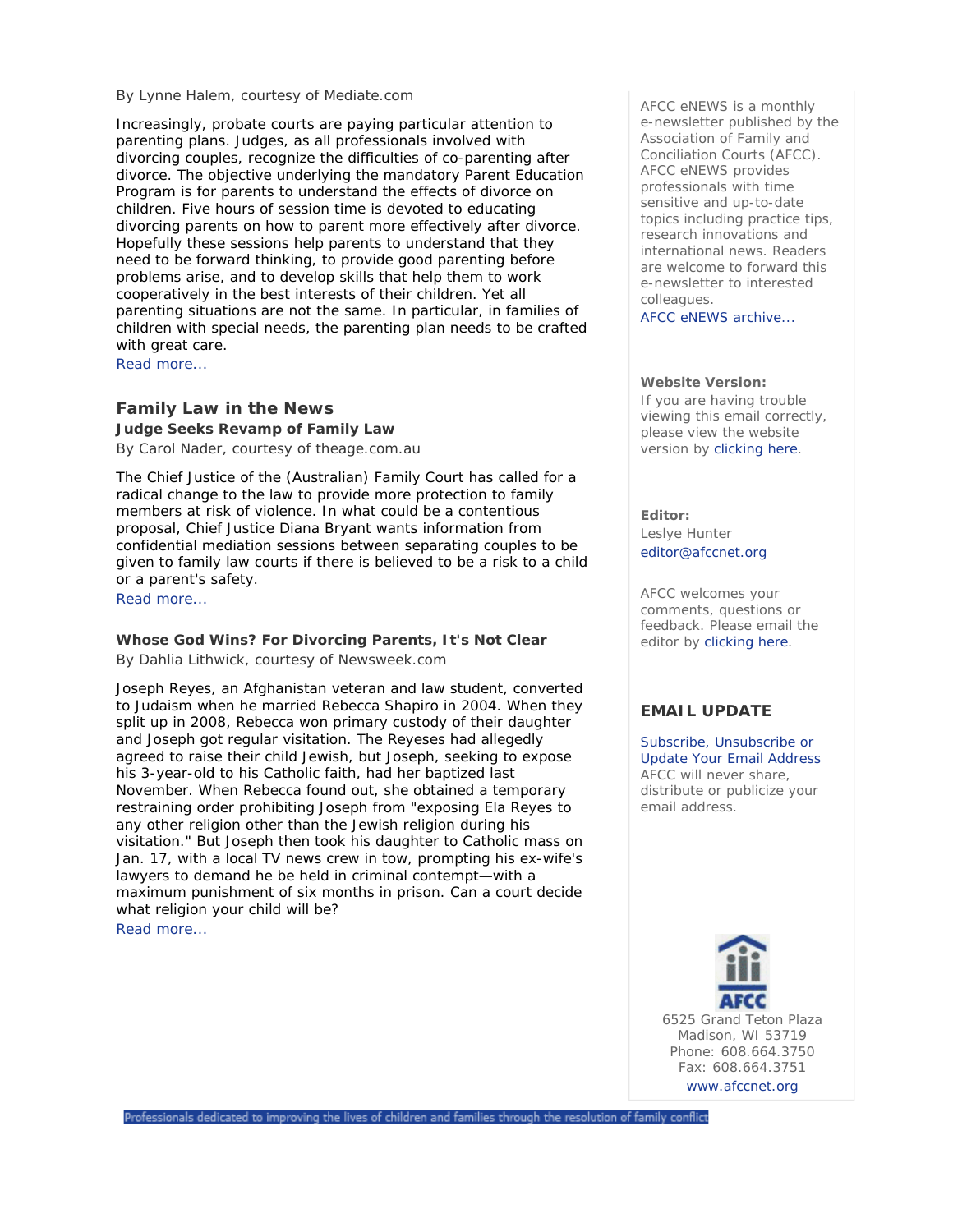



### **MEMBER CENTER**

- **Family Court Review**
- **AFCC Conference Audio**
- **AFCC News**
- **Member Directory**
- **Member Resources**
- **Chapter Resources**

#### **AFCC HOME**



### **Introduction to** *Innovations in Court Services***, edited by Cori K. Erickson**

It is a reality of our times that many families will restructure as parents separate or divorce. This can be a difficult time for everyone involved, but the new family structure that emerges can successfully rear strong and resilient children when the judicial system responds to the complex nature of family relationships.

A child's adjustment and development depends on their parents' behavior and level of conflict before and after a separation or divorce. Emery (1994) stated that when children are exposed to higher levels of parental conflict, the effects of family dissolution are much more negative. Traditional approaches with families in transition often exacerbate problems and increase the conflict. The challenge to the judicial system becomes one of providing quality services without escalating the conflict to a vituperative, intransigent level. Every family has its own unique set of characteristics that should be assessed independently of any other families in the system. Fundamental concerns for these families are the safety and well-being of all its members.

Family courts around the world are recognizing the need to shift the way families in transition experience their court process, rejecting the traditional model where family conflicts are settled in a courtroom under the rule of law. Experts and research point to the need for innovative, collaborative, holistic and interdisciplinary processes to resolve family disputes. Courts are increasingly aware that family discord and conflict primarily stem from social and emotional processes, rather than a legal event (Schepard & Bozzomo, 2003).

These same courts find themselves looking to provide therapeutic jurisprudence to address the families' underlying emotional needs and dysfunction. Therapeutic jurisprudence (Winick & Wexler, 2003) enriches the practice of law through the integration of interdisciplinary, nonadversarial, non-traditional, creative, collaborative, and psychologically beneficial legal experiences. The shift in this paradigm takes responsibility for these families' problems from the judicial system alone and places it on the shoulders of society. In this place, a multitude of interdisciplinary professionals can come together to solve these problems and address the families' needs.

In a time when budgets are being slashed, more help is required for families in conflict. Many courts and communities are finding ways to meet their needs. Creativity, collaboration and innovation are keys to the success of any endeavor that will provide effective and efficient services within constraints of a tight budget. The collaborative efforts described within this book address unique approaches to program creation and acquisition of non-traditional funding for the courts, with an extremely low overall cost-to-benefit ratio of service administration. The programs' primary goals are personal interaction; appropriate, in-depth problem identification and screening; collaboration; treatment and/or services; and prevention. The outcomes are systemic and have a positive impact across generations.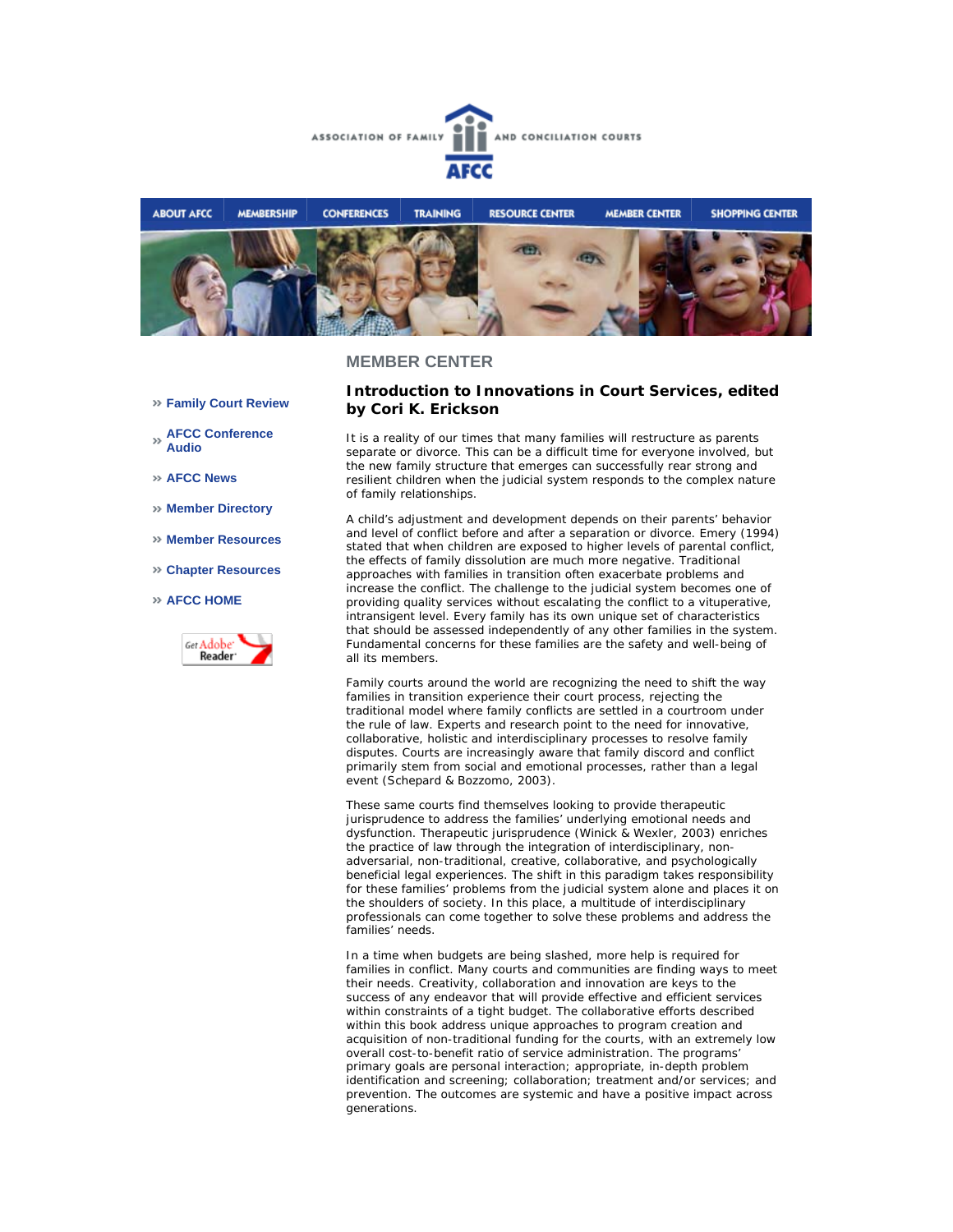This volume in the AFCC Innovations Series is launched by Steve Baron, Sandra Clark and Lilly Grenz with a program that has successfully created an infrastructure that effectively provides multiple services for families in crisis. A cornerstone of the FIRST 5 Santa Clara County Family Court Initiative is to have personal interaction with potential litigants and collaboration with other public and private entities to provide the necessary services. This large, multifaceted program is specifically designed to help families with children age five and under. By identifying the needs of families early in the process, the program provides services that are tailored to meet that specific family's problems. The services and interventions fall into two broad categories: 1) helping parents resolve disputes in a manner that preserves the child's best interest and the safety of family members, and 2) providing services for self-represented clients that effectively help them navigate the system. The authors discuss the process for setting the stage for collaborative efforts they find crucial to success. Funding for this program multiplied exponentially as a result of vigorous collaboration with non-profit community-based agencies and large public systems.

In the second chapter, David Royko, Sharon Zingery, and Corinne Levitz discuss a program where mediation can be pursued appropriately even when there is a history of family violence. The Marriage and Family Counseling Service through the Circuit Court of Cook County developed a comprehensive protocol for effectively and ethically conducting mediation when there is a history of family violence. Development of the protocol and screening criteria occurred in collaboration with local domestic violence advocacy groups. When screening uncovers safety issues, a determination will be made for an appropriate course of service. Assessing the capacity and competence of parents to mediate is critical for the success of mediation and the well-being of the participants. The chapter describes the process by which screening is administered and subsequent services are provided. Screening protocol and other forms created by the program have been added as appendices.

In chapter three, collaboration is again a crucial element in the equation for success. The Family Assessment and Intervention Resources Program (F.A.I.R. Program) is a cutting edge collaboration between the Second Judicial Court in Albuquerque, New Mexico and the University of New Mexico Clinical Psychology Program. Melissa Gerstle, Alisha Wray, Kathryn Wiggins, Peggy Maclean, Kathleen Clapp and Timothy Reed describe this program that teaches skills to help parents reduce their destructive interpersonal behavior and create healthier parenting environments. The F.A.I.R. Program is built on a theoretical framework of research on domestic violence and abuse and identifies which type of service would be most beneficial to the client through an intensive idiographic approach. Utilizing a framework for typology of domestic violence provides the program with information to identify which type of services would be most beneficial to the clients. Treatment components were created to meet the specific identified needs. The authors underscore the importance of comprehensive assessments in domestic violence cases. A thorough assessment, by highly trained clinicians, is paramount in evaluation for potential risk of danger to clients. The chapter and appendices provide exceptional information to replicate the infrastructure of the program.

Chapter four describes an approach that evolved in response to requests from family court judges for assistance with specific family problems. Linda Cavallero describes a brief, focused assessment model, which responds to a circumscribed legal question that needs immediate judicial action. The brief, focused assessment can be completed in a limited time frame and enables judges to make informed temporary orders. The written report is an important component of this model. The assessment provides current information on the family, which can be important for future legal proceedings. When the courts are informed in a timely manner, judicial decision-making can promote a reduction in conflict between the parents and provide for the well-being of children. The author includes a fictitious assessment in the appendices.

In chapter five, Paul Murphy and Lisbeth Pike take the reader to Australia and share an innovative approach to managing negotiations between separating parents in cases that involve children. Family law in Australia is undergoing its most radical change since the introduction of 'no fault' divorce in 1975, and the Family Court of Western Australia has piloted numerous projects over the years. The focus for this chapter is the Child-Related Proceedings Model, which manages all cases involving children. In complex matters the case can be directly referred to a judge and then that judge and the Family Consultant jointly manage the case to its conclusion.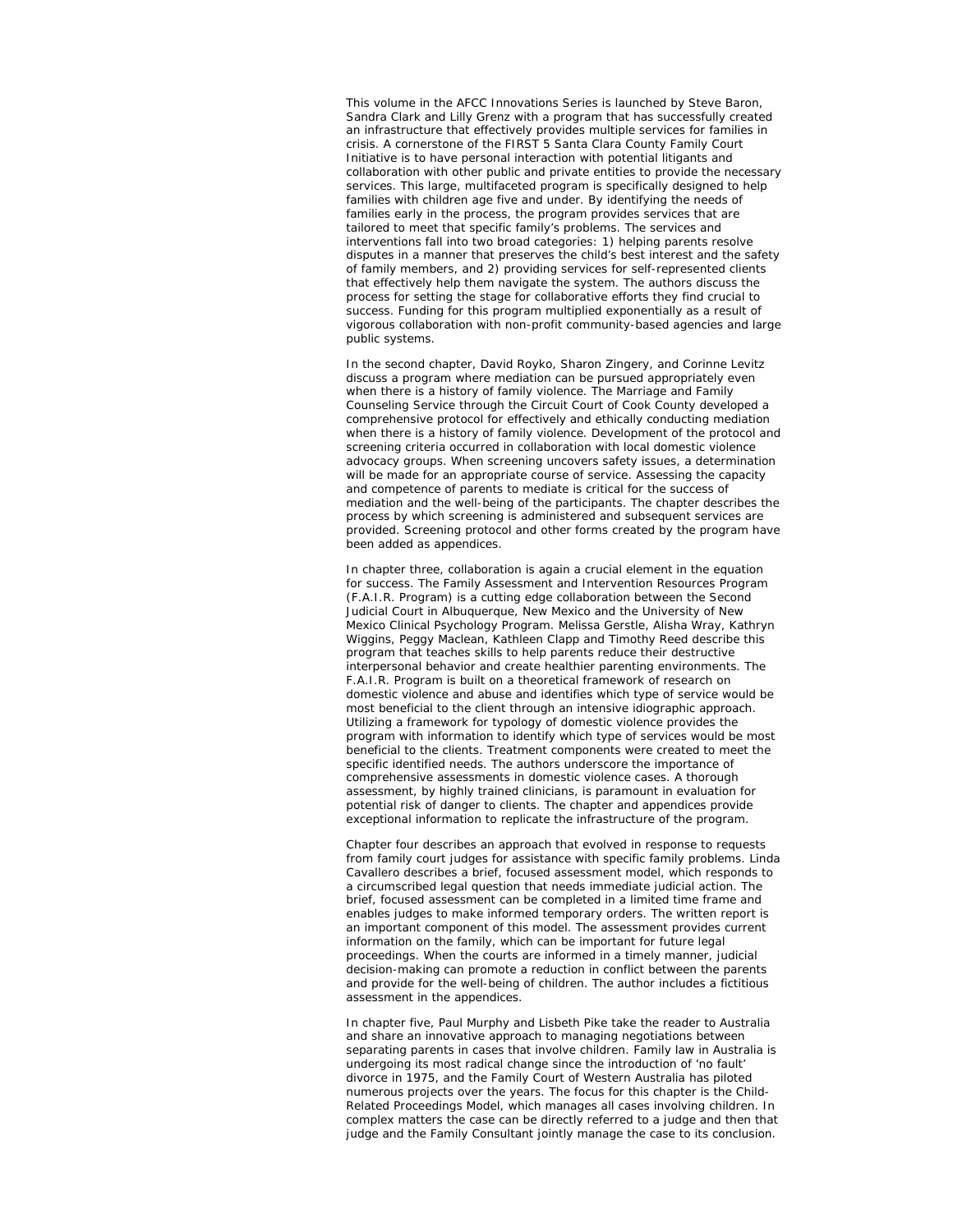Court etiquette has been adapted to encourage direct participation with the presiding judicial officer and Family Consultant. The program required intensive interdisciplinary cross training that led to an understanding: there is a "better way." The authors describe the catalyst for the new services, the value of collaboration, an interdisciplinary approach to decrease client alienation from the courts, benefits to both clients and the courts and positive outcomes.

The final chapter in this publication provides a detailed description of an early screening system developed by the Connecticut Judicial Branch–Court Support Services Division, Family Services Unit (Salem, Kulak & Deutsch, 2007). Peter Salem, Debra Kulak and Robin M. Deutsch describe the ground-breaking approach developed and implemented by the consultants from the Association of Family and Conciliation Courts in partnership with the Connecticut Family Services Unit to screen family disputes and match individual cases with the most appropriate court services. This program has been evaluated by Marsha Kline Pruett, Ph.D., who recently completed an in-depth analysis of the triage screening tool and new services developed in the wake of the screening tool's implementation. The research looks at how well the screening tool works, how new services may have improved the court process for families and what can be learned from the intake screening about vulnerable populations. Publication of the research is forthcoming and an initial peek at the results provides support for an extremely positive impact on the services provided by Connecticut's judicial system.

Today, more than any other point in history, we have a chance to provide the support for the emerging pluralistic family system—a family system that is not better or worse, merely different. The authors of these six chapters and their colleagues invariably recognize the necessity for the paradigm shift. They are tirelessly passionate about creating a better world for families and children who face the challenges of the ever changing family structure. A round of applause and gratitude goes out to these authors for dedicating the time necessary to share these innovative programs.

Cori K. Erickson

References: Emery, R.E. (1994). Renegotiating family relationships: Divorce, child custody, and mediation. New York: The Guilford Press. Salem, P., Kulak, D. and Deutsch, R. (2007). Triaging family court services: The Connecticut Judicial Branch's family civil intake screen. Pace Law Review, 27, 741- 783. Shepard, A., and Bozzomo, J. W. (2003). Efficiency, therapeutic justice, mediation and evaluation: reflections on a survey of unified family courts. Family Law Quarterly, 37, 333-340. Winick, B.J., and Wexler, D.B. (2003). Judging in a therapeutic key: Therapeutic jurisprudence and the courts. North Carolina: Carolina Academic Press.

6525 Grand Teton Plaza, Madison, WI 53719 Phone 608.664.3750 Fax 608.664.3751 afcc@afccnet.org www.afccnet.org

Search - Site Map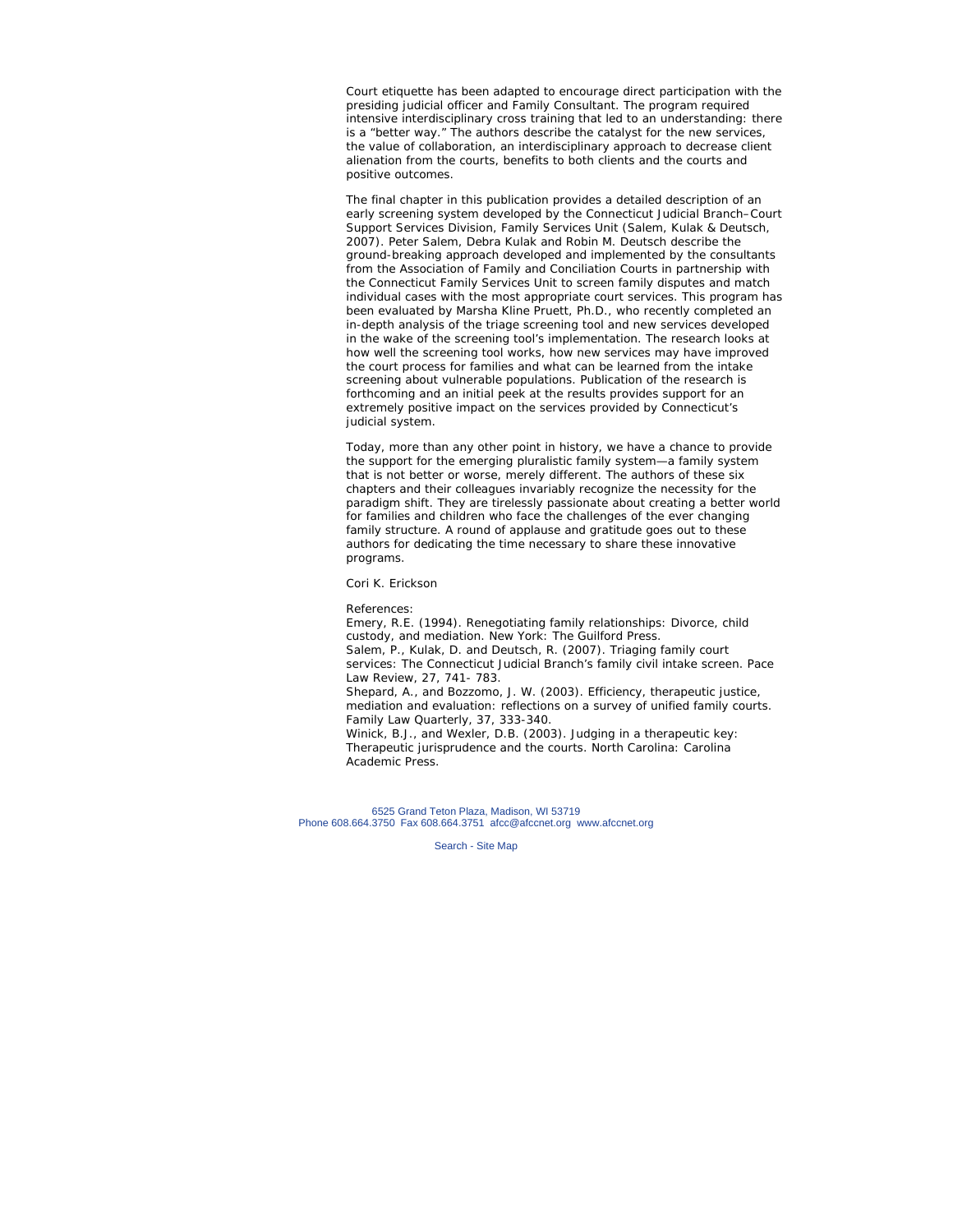



### **MEMBER CENTER**

# **ASK THE EXPERTS**

**Top Ten Tips for Fostering Children's Resilience after Divorce** *by JoAnne Pedro-Carroll, Ph.D.*

How children fare during and after a divorce depends largely on how parents handle changes and create quality of life for their children over time. Many factors influence their resilience; research and clinical practice have shown these to be among the most important.

**1. Tell and show them you love them. Repeat very often.** Reassure children that the love you have for them will never end—and then back it up with your behavior. Children crave parents' physical expressions of affection along with words of love, encouragement and reassurance.

**2. Prepare children for changes.** Begin by telling them about what *will* and *will not* change for them as a result of the divorce. "Telling" is not a one-time event. Continue the conversation over time, as family changes continue to occur. An open line of communication is a life line for children, especially during turbulent times.

**3. Strengthen your relationship with your children.** Do not allow your divorce from your former partner to become a divorce from your children or your role as their parent. Create frequent, regular, one-on-one time with each child. Use play and other enjoyable activities to build closer emotional bonds and express your love and reassurance. Noticing and expressing appreciation for your children's positive behaviors and acts of kindness creates good will that fuels hope, optimism, and loving relationships.

**4. Help your children identify their emotions, and respond with empathy.** Children often hide their real feelings about a divorce, but by listening carefully, you can help them to explore, understand, and label their emotions. Neuroscience research has shown that labeling emotions has powerful therapeutic effects in the brain. Your empathy for what they are experiencing also helps children cope with powerful feelings.

**5. Contain conflict.** On-going conflict is poisonous for children, emotionally, socially and physically, and it erodes positive parenting. Never let your children witness violent or hostile behavior or hear you denigrate your former partner. Avoid putting your children in the middle of your problems or creating situations where they feel they must choose between their parents.

**6. Share parenting, if it is safe to do so.** Your children benefit from two responsible parents. Reframe your relationship with your former spouse as a "business" partnership whose sole focus is your children's well-being. Use legal options and experienced therapists to help you and your former partner keep your children's needs a top priority and create effective parenting plans.

**7. Support and encourage your child's safe and healthy relationship with both parents.** Nurture your children's healthy relationship with their other parent. When problems arise between them, help your children discuss it respectfully and help them find ways to ease their distress and learn to problem-solve. Do not burden children with adult problems that

- **Family Court Review**
- **AFCC Conference Audio**
- **AFCC News**
- **Member Directory**
- **Member Resources**
- **Chapter Resources**
- **AFCC HOME**

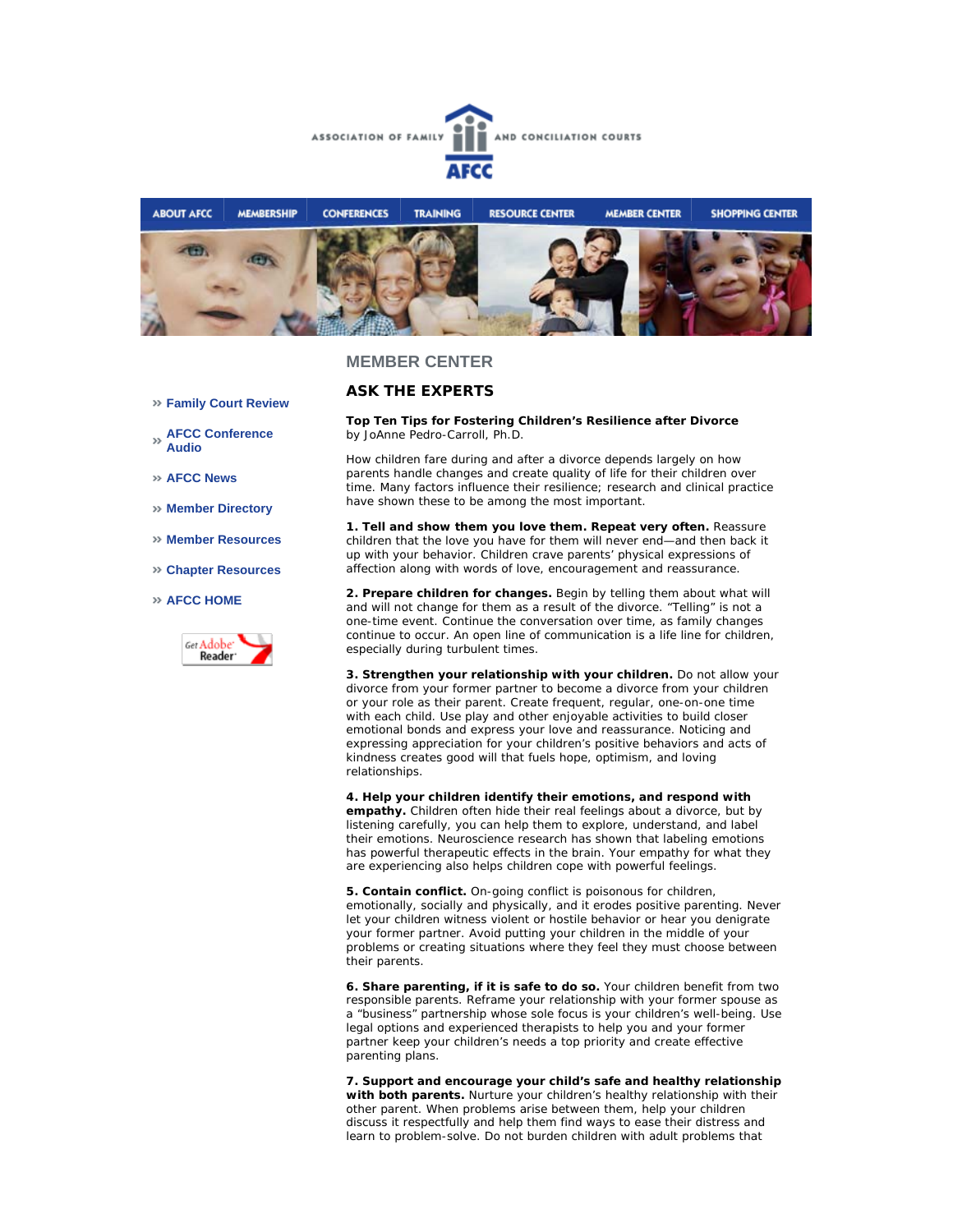contribute to loyalty conflicts and alliances with one parent at the expense of a healthy relationship the other.

**8. Focus on what is in your control and strive for consistent, quality** parenting. Research shows that warmth, nurturing and empathy along with effective and consistent discipline, rules and limits is related to better adjustment for children and teens. Children need and want consistent limits in both of their homes. Knowing how they are expected to behave gives children a sense of control over their own behavior and their lives. They feel a basic sense of trust and security, even as they learn new skills within a loving structure.

**9. Teach and model resilience skills.** The skills that influence resilience are well defined. Explain and practice: age appropriate understanding and acceptance of family changes, problem solving, coping skills, understanding and managing emotions, differentiating between what can and cannot be controlled, expressing empathy, and fostering hope, competence and confidence. A supportive relationship with caring adults is an essential contributor to resilience. Reach out for support and get help when needed. Resilient children are connected through faith, friends, family, nurturing communities and supportive resources. Support your child's healthy relationships with other caring adults and mentors.

**10. Provide household structure, routine and traditions that children enjoy—including family time together.** Reducing the number of major changes in a child's life and having consistent structure at home helps children to feel safer and more secure when their lives have changed dramatically. Regular bedtimes, meals together, limits on "screen time," and plenty of quality time as a family are all factors that have proven to positively influence better social and emotional adjustment.

*JoAnne Pedro-Carroll, Ph.D., is a clinical psychologist and child specialist based in Rochester, New York. She is the author of Putting Children First: Proven Parenting Strategies for Helping Children Thrive after Divorce. Avery/Penguin, 2010.* 

6525 Grand Teton Plaza, Madison, WI 53719 Phone 608.664.3750 Fax 608.664.3751 afcc@afccnet.org www.afccnet.org

Search - Site Map